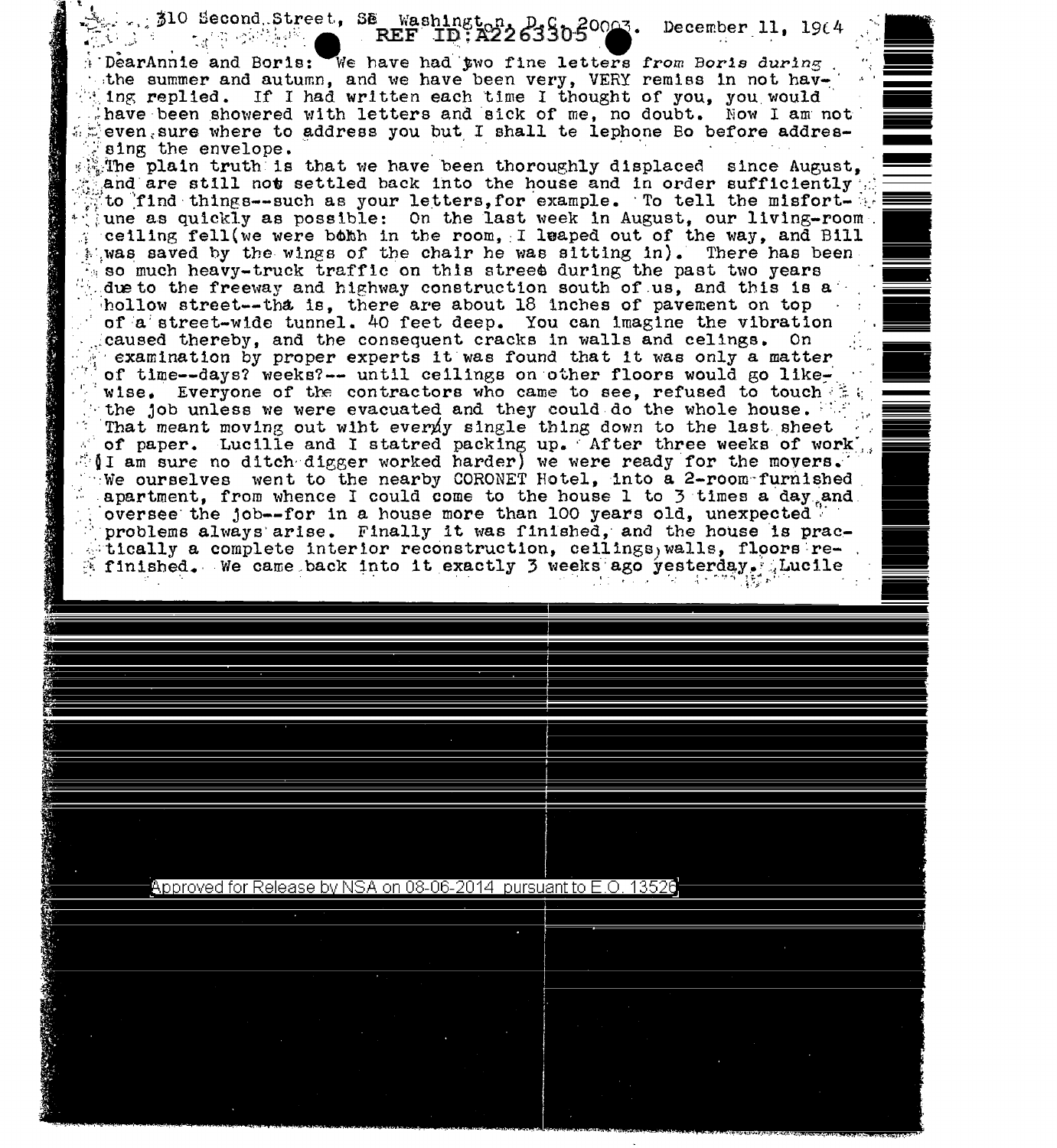Lengue or trans to the BEE ID: A2263305 سان سند place, and I am still a long way frombeing finished. Bill, bless his heart, works away every day at trying to get some orderout of chaos in the library, and gets awfully discouraged too. He can not do anything, even shaving and getting dressed, without getting an attack of tachycardia(breathlessness) and he must sitdown or lie down and take the pills for relief. MX He cannot stoop or lift, of course, and he constantly berates himself because he cannot help more. But I am cross and out of sorts also because this has kept us from going away from this climate, before the winter started. Which remands me--I recall in your last letter you stated that you were seroously considering coming to the U.S. in February. Surely you will not overlook Wash naton. even though we do have nasty winters here--no cold dry sunny days like Switzerland, but wet, slippery, penetrating and cloudy and windy--nevertheless we do hope you will stay with us. We have the two rooms and bath ob third floor (elevator carries you up ONE flight). And if you go to West Coast first and then come back to Washington, we still urge you to stay with us. It is a shame you missed our wonderful autumn--it was exceptionally long, beautiful, and mild. It was the only thing that consoled me for having had tonstay in Washington during this house mess. Autumn is really the BEST of all the seasons in Washington. Bill, poor darling is still struggling with depression. He has had so many physical allments this past year--two severe attacks of coronoary insufficience, operation for skin carcinoma, intestinal disorder, impairment of the circulation--for months it seemed we went nowhere except to doctors and laboratories.  $\sim 10^{-10}$ ာ အမ်ားရှိ ကိုးကြီး staid We hope you have both sixt well, and that trip is forthcoming and that we shall see you before too long. Do have a nice Holiday Season, And much love from both of us to both of you. wherrever you are. فالواقعين الطبطاء الرا Affectionately.